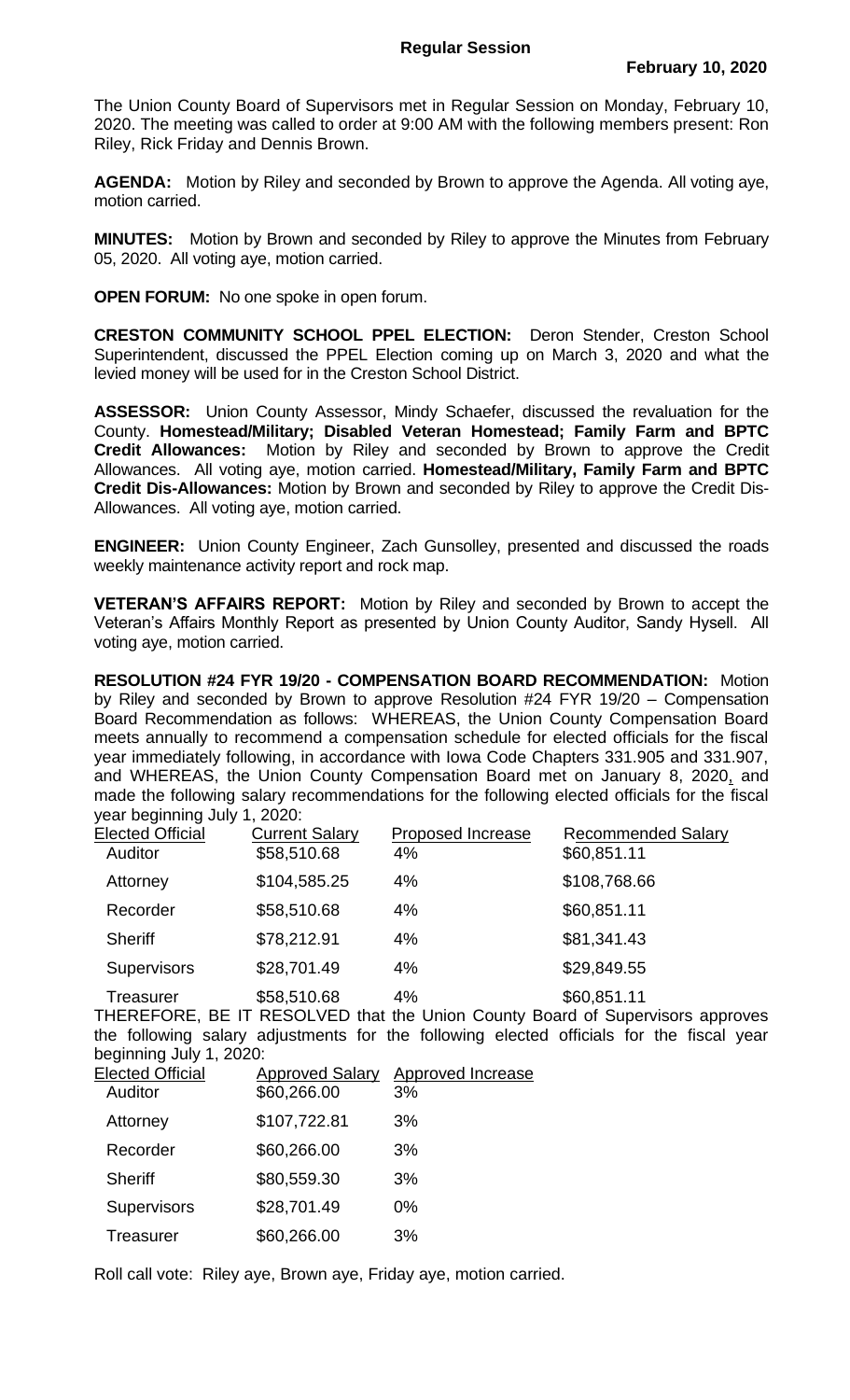**SET PUBLIC HEARING:** Motion by Brown and seconded by Riley to set a public hearing for February 24<sup>th</sup>, 2020 at 10:00AM in the Union County Board of Supervisor's Office for Proposed Property Tax Levy for 2021 Fiscal Year. Roll call vote: Brown aye, Riley aye, Friday aye, motion carried.

**PHONE SYSTEM:** Eddie Bajric and Bill Barrett; Access IT Sales Consultants, discussed the phone upgrade for the County.

**CLAIMS:** Motion by Brown and seconded by Riley to approve Claim #139686-Claim #139837 with a grand total of \$289,315.54 as follows:

| ACCESS TECHNOLOGIES INC<br>2,544.44<br><b>ADAIR COUNTY SHERIFF OFFICE</b><br>68.12<br><b>ADAMS COUNTY FREE PRESS</b><br>26.18<br><b>AGRIVISION GROUP LLC</b><br>992.54<br><b>AKIN BUILDING CENTER</b><br>48.50<br><b>ALLIANT ENERGY</b><br>9,677.10<br>A-TEC RECYCLING INC<br>1,439.08<br><b>ATRIUM FINANCE III LP</b><br>510.72<br><b>BARKER LEMAR &amp; ASSO INC</b><br>225.00<br><b>BEAM, KATHY</b><br>21.60<br><b>BEDFORD TIMES-PRESS</b><br>39.00<br><b>BERNIE LOWE &amp; ASSOCIATES INC</b><br>896.00<br><b>BOB BARKER COMPANY INC</b><br>43.88<br><b>BOMGAARS</b><br>79.92<br><b>BROWN, LARRY</b><br>20.00<br><b>BYERS LOCK SHOP</b><br>92.50<br><b>CALHOUN-BURNS &amp; ASSOC INC</b><br>9,783.50<br><b>CARE</b><br>21,900.00<br><b>CASEYS BUSINESS MCARD</b><br>106.62<br><b>CENTRAL IA DETENTION CENTER</b><br>1,542.00<br><b>CENTURY LINK</b><br>114.93<br><b>CHAT MOBILITY</b><br>35.81<br><b>CHEERS, DAVID</b><br>20.00<br><b>CHEERS, ED</b><br>20.00<br><b>CHEERS, KEN</b><br>20.00<br><b>CHOICE INC</b><br>1,966.56<br><b>CITY LAUNDERING COMPANY</b><br>228.69<br><b>CITY OF AFTON</b><br>324.04<br><b>CITY OF CRESTON</b><br>269.39<br><b>CLARKE CO SHERIFFS OFFICE</b><br>40.00<br><b>CLEAN HARBORS ENVIRO SRV INC</b><br>5,427.34<br><b>CONTINENTAL FIRE SPRINKLER</b><br>2,334.58<br><b>COONEY, HOWARD JOSEPH II</b><br>43,010.08<br><b>COUNTRY CARE CENTER CORP</b><br>1,922.00<br><b>CREST HAVEN CARE CENTER</b><br>3,048.50<br><b>CRESTON PUBLISHING CO</b><br>2,255.92<br>18,235.00<br><b>DEITZZ</b><br><b>DIRECTECH LLC</b><br>132.60<br><b>DISCOVERY KIDS PRESCHOOL</b><br>950.00<br><b>EAST UNION EARLY CHILDHOOD CENTER</b><br>1,950.00<br><b>ECHO GROUP INC</b><br>139.02<br>ED M FELD EQUIPMENT CO INC<br>100.00<br>3,903.34<br>EIGHME, FRANKLIN<br>ENVIRONMENTAL SYSTEMS RESEARCH INSTITUTE/ESRI<br>1,200.00<br><b>EXCEL MECHANICAL CO INC</b><br>1,824.91<br><b>F&amp;C APARTMENTS</b><br>750.00<br><b>FAMILY RESOURCE CENTER-CCCPCA</b><br>226.00<br><b>FIRST COMMUNICATIONS LLC</b><br>38.52<br>FLYNN, JOSEPH RICHARD<br>570.36<br><b>GARDEN &amp; ASSOCIATES LTD</b><br>3,626.10<br><b>GATR OF DES MOINES</b><br>1,111.73 | <b>Vendor Name</b>      | <b>Payments</b> |
|-------------------------------------------------------------------------------------------------------------------------------------------------------------------------------------------------------------------------------------------------------------------------------------------------------------------------------------------------------------------------------------------------------------------------------------------------------------------------------------------------------------------------------------------------------------------------------------------------------------------------------------------------------------------------------------------------------------------------------------------------------------------------------------------------------------------------------------------------------------------------------------------------------------------------------------------------------------------------------------------------------------------------------------------------------------------------------------------------------------------------------------------------------------------------------------------------------------------------------------------------------------------------------------------------------------------------------------------------------------------------------------------------------------------------------------------------------------------------------------------------------------------------------------------------------------------------------------------------------------------------------------------------------------------------------------------------------------------------------------------------------------------------------------------------------------------------------------------------------------------------------------------------------------------------------------------------------------------------------------------------------------------------------------------------------------------------------------------------------------------------------------------------------------|-------------------------|-----------------|
|                                                                                                                                                                                                                                                                                                                                                                                                                                                                                                                                                                                                                                                                                                                                                                                                                                                                                                                                                                                                                                                                                                                                                                                                                                                                                                                                                                                                                                                                                                                                                                                                                                                                                                                                                                                                                                                                                                                                                                                                                                                                                                                                                             |                         |                 |
|                                                                                                                                                                                                                                                                                                                                                                                                                                                                                                                                                                                                                                                                                                                                                                                                                                                                                                                                                                                                                                                                                                                                                                                                                                                                                                                                                                                                                                                                                                                                                                                                                                                                                                                                                                                                                                                                                                                                                                                                                                                                                                                                                             |                         |                 |
|                                                                                                                                                                                                                                                                                                                                                                                                                                                                                                                                                                                                                                                                                                                                                                                                                                                                                                                                                                                                                                                                                                                                                                                                                                                                                                                                                                                                                                                                                                                                                                                                                                                                                                                                                                                                                                                                                                                                                                                                                                                                                                                                                             |                         |                 |
|                                                                                                                                                                                                                                                                                                                                                                                                                                                                                                                                                                                                                                                                                                                                                                                                                                                                                                                                                                                                                                                                                                                                                                                                                                                                                                                                                                                                                                                                                                                                                                                                                                                                                                                                                                                                                                                                                                                                                                                                                                                                                                                                                             |                         |                 |
|                                                                                                                                                                                                                                                                                                                                                                                                                                                                                                                                                                                                                                                                                                                                                                                                                                                                                                                                                                                                                                                                                                                                                                                                                                                                                                                                                                                                                                                                                                                                                                                                                                                                                                                                                                                                                                                                                                                                                                                                                                                                                                                                                             |                         |                 |
|                                                                                                                                                                                                                                                                                                                                                                                                                                                                                                                                                                                                                                                                                                                                                                                                                                                                                                                                                                                                                                                                                                                                                                                                                                                                                                                                                                                                                                                                                                                                                                                                                                                                                                                                                                                                                                                                                                                                                                                                                                                                                                                                                             |                         |                 |
|                                                                                                                                                                                                                                                                                                                                                                                                                                                                                                                                                                                                                                                                                                                                                                                                                                                                                                                                                                                                                                                                                                                                                                                                                                                                                                                                                                                                                                                                                                                                                                                                                                                                                                                                                                                                                                                                                                                                                                                                                                                                                                                                                             |                         |                 |
|                                                                                                                                                                                                                                                                                                                                                                                                                                                                                                                                                                                                                                                                                                                                                                                                                                                                                                                                                                                                                                                                                                                                                                                                                                                                                                                                                                                                                                                                                                                                                                                                                                                                                                                                                                                                                                                                                                                                                                                                                                                                                                                                                             |                         |                 |
|                                                                                                                                                                                                                                                                                                                                                                                                                                                                                                                                                                                                                                                                                                                                                                                                                                                                                                                                                                                                                                                                                                                                                                                                                                                                                                                                                                                                                                                                                                                                                                                                                                                                                                                                                                                                                                                                                                                                                                                                                                                                                                                                                             |                         |                 |
|                                                                                                                                                                                                                                                                                                                                                                                                                                                                                                                                                                                                                                                                                                                                                                                                                                                                                                                                                                                                                                                                                                                                                                                                                                                                                                                                                                                                                                                                                                                                                                                                                                                                                                                                                                                                                                                                                                                                                                                                                                                                                                                                                             |                         |                 |
|                                                                                                                                                                                                                                                                                                                                                                                                                                                                                                                                                                                                                                                                                                                                                                                                                                                                                                                                                                                                                                                                                                                                                                                                                                                                                                                                                                                                                                                                                                                                                                                                                                                                                                                                                                                                                                                                                                                                                                                                                                                                                                                                                             |                         |                 |
|                                                                                                                                                                                                                                                                                                                                                                                                                                                                                                                                                                                                                                                                                                                                                                                                                                                                                                                                                                                                                                                                                                                                                                                                                                                                                                                                                                                                                                                                                                                                                                                                                                                                                                                                                                                                                                                                                                                                                                                                                                                                                                                                                             |                         |                 |
|                                                                                                                                                                                                                                                                                                                                                                                                                                                                                                                                                                                                                                                                                                                                                                                                                                                                                                                                                                                                                                                                                                                                                                                                                                                                                                                                                                                                                                                                                                                                                                                                                                                                                                                                                                                                                                                                                                                                                                                                                                                                                                                                                             |                         |                 |
|                                                                                                                                                                                                                                                                                                                                                                                                                                                                                                                                                                                                                                                                                                                                                                                                                                                                                                                                                                                                                                                                                                                                                                                                                                                                                                                                                                                                                                                                                                                                                                                                                                                                                                                                                                                                                                                                                                                                                                                                                                                                                                                                                             |                         |                 |
|                                                                                                                                                                                                                                                                                                                                                                                                                                                                                                                                                                                                                                                                                                                                                                                                                                                                                                                                                                                                                                                                                                                                                                                                                                                                                                                                                                                                                                                                                                                                                                                                                                                                                                                                                                                                                                                                                                                                                                                                                                                                                                                                                             |                         |                 |
|                                                                                                                                                                                                                                                                                                                                                                                                                                                                                                                                                                                                                                                                                                                                                                                                                                                                                                                                                                                                                                                                                                                                                                                                                                                                                                                                                                                                                                                                                                                                                                                                                                                                                                                                                                                                                                                                                                                                                                                                                                                                                                                                                             |                         |                 |
|                                                                                                                                                                                                                                                                                                                                                                                                                                                                                                                                                                                                                                                                                                                                                                                                                                                                                                                                                                                                                                                                                                                                                                                                                                                                                                                                                                                                                                                                                                                                                                                                                                                                                                                                                                                                                                                                                                                                                                                                                                                                                                                                                             |                         |                 |
|                                                                                                                                                                                                                                                                                                                                                                                                                                                                                                                                                                                                                                                                                                                                                                                                                                                                                                                                                                                                                                                                                                                                                                                                                                                                                                                                                                                                                                                                                                                                                                                                                                                                                                                                                                                                                                                                                                                                                                                                                                                                                                                                                             |                         |                 |
|                                                                                                                                                                                                                                                                                                                                                                                                                                                                                                                                                                                                                                                                                                                                                                                                                                                                                                                                                                                                                                                                                                                                                                                                                                                                                                                                                                                                                                                                                                                                                                                                                                                                                                                                                                                                                                                                                                                                                                                                                                                                                                                                                             |                         |                 |
|                                                                                                                                                                                                                                                                                                                                                                                                                                                                                                                                                                                                                                                                                                                                                                                                                                                                                                                                                                                                                                                                                                                                                                                                                                                                                                                                                                                                                                                                                                                                                                                                                                                                                                                                                                                                                                                                                                                                                                                                                                                                                                                                                             |                         |                 |
|                                                                                                                                                                                                                                                                                                                                                                                                                                                                                                                                                                                                                                                                                                                                                                                                                                                                                                                                                                                                                                                                                                                                                                                                                                                                                                                                                                                                                                                                                                                                                                                                                                                                                                                                                                                                                                                                                                                                                                                                                                                                                                                                                             |                         |                 |
|                                                                                                                                                                                                                                                                                                                                                                                                                                                                                                                                                                                                                                                                                                                                                                                                                                                                                                                                                                                                                                                                                                                                                                                                                                                                                                                                                                                                                                                                                                                                                                                                                                                                                                                                                                                                                                                                                                                                                                                                                                                                                                                                                             |                         |                 |
|                                                                                                                                                                                                                                                                                                                                                                                                                                                                                                                                                                                                                                                                                                                                                                                                                                                                                                                                                                                                                                                                                                                                                                                                                                                                                                                                                                                                                                                                                                                                                                                                                                                                                                                                                                                                                                                                                                                                                                                                                                                                                                                                                             |                         |                 |
|                                                                                                                                                                                                                                                                                                                                                                                                                                                                                                                                                                                                                                                                                                                                                                                                                                                                                                                                                                                                                                                                                                                                                                                                                                                                                                                                                                                                                                                                                                                                                                                                                                                                                                                                                                                                                                                                                                                                                                                                                                                                                                                                                             |                         |                 |
|                                                                                                                                                                                                                                                                                                                                                                                                                                                                                                                                                                                                                                                                                                                                                                                                                                                                                                                                                                                                                                                                                                                                                                                                                                                                                                                                                                                                                                                                                                                                                                                                                                                                                                                                                                                                                                                                                                                                                                                                                                                                                                                                                             |                         |                 |
|                                                                                                                                                                                                                                                                                                                                                                                                                                                                                                                                                                                                                                                                                                                                                                                                                                                                                                                                                                                                                                                                                                                                                                                                                                                                                                                                                                                                                                                                                                                                                                                                                                                                                                                                                                                                                                                                                                                                                                                                                                                                                                                                                             |                         |                 |
|                                                                                                                                                                                                                                                                                                                                                                                                                                                                                                                                                                                                                                                                                                                                                                                                                                                                                                                                                                                                                                                                                                                                                                                                                                                                                                                                                                                                                                                                                                                                                                                                                                                                                                                                                                                                                                                                                                                                                                                                                                                                                                                                                             |                         |                 |
|                                                                                                                                                                                                                                                                                                                                                                                                                                                                                                                                                                                                                                                                                                                                                                                                                                                                                                                                                                                                                                                                                                                                                                                                                                                                                                                                                                                                                                                                                                                                                                                                                                                                                                                                                                                                                                                                                                                                                                                                                                                                                                                                                             |                         |                 |
|                                                                                                                                                                                                                                                                                                                                                                                                                                                                                                                                                                                                                                                                                                                                                                                                                                                                                                                                                                                                                                                                                                                                                                                                                                                                                                                                                                                                                                                                                                                                                                                                                                                                                                                                                                                                                                                                                                                                                                                                                                                                                                                                                             |                         |                 |
|                                                                                                                                                                                                                                                                                                                                                                                                                                                                                                                                                                                                                                                                                                                                                                                                                                                                                                                                                                                                                                                                                                                                                                                                                                                                                                                                                                                                                                                                                                                                                                                                                                                                                                                                                                                                                                                                                                                                                                                                                                                                                                                                                             |                         |                 |
|                                                                                                                                                                                                                                                                                                                                                                                                                                                                                                                                                                                                                                                                                                                                                                                                                                                                                                                                                                                                                                                                                                                                                                                                                                                                                                                                                                                                                                                                                                                                                                                                                                                                                                                                                                                                                                                                                                                                                                                                                                                                                                                                                             |                         |                 |
|                                                                                                                                                                                                                                                                                                                                                                                                                                                                                                                                                                                                                                                                                                                                                                                                                                                                                                                                                                                                                                                                                                                                                                                                                                                                                                                                                                                                                                                                                                                                                                                                                                                                                                                                                                                                                                                                                                                                                                                                                                                                                                                                                             |                         |                 |
|                                                                                                                                                                                                                                                                                                                                                                                                                                                                                                                                                                                                                                                                                                                                                                                                                                                                                                                                                                                                                                                                                                                                                                                                                                                                                                                                                                                                                                                                                                                                                                                                                                                                                                                                                                                                                                                                                                                                                                                                                                                                                                                                                             |                         |                 |
|                                                                                                                                                                                                                                                                                                                                                                                                                                                                                                                                                                                                                                                                                                                                                                                                                                                                                                                                                                                                                                                                                                                                                                                                                                                                                                                                                                                                                                                                                                                                                                                                                                                                                                                                                                                                                                                                                                                                                                                                                                                                                                                                                             |                         |                 |
|                                                                                                                                                                                                                                                                                                                                                                                                                                                                                                                                                                                                                                                                                                                                                                                                                                                                                                                                                                                                                                                                                                                                                                                                                                                                                                                                                                                                                                                                                                                                                                                                                                                                                                                                                                                                                                                                                                                                                                                                                                                                                                                                                             |                         |                 |
|                                                                                                                                                                                                                                                                                                                                                                                                                                                                                                                                                                                                                                                                                                                                                                                                                                                                                                                                                                                                                                                                                                                                                                                                                                                                                                                                                                                                                                                                                                                                                                                                                                                                                                                                                                                                                                                                                                                                                                                                                                                                                                                                                             |                         |                 |
|                                                                                                                                                                                                                                                                                                                                                                                                                                                                                                                                                                                                                                                                                                                                                                                                                                                                                                                                                                                                                                                                                                                                                                                                                                                                                                                                                                                                                                                                                                                                                                                                                                                                                                                                                                                                                                                                                                                                                                                                                                                                                                                                                             |                         |                 |
|                                                                                                                                                                                                                                                                                                                                                                                                                                                                                                                                                                                                                                                                                                                                                                                                                                                                                                                                                                                                                                                                                                                                                                                                                                                                                                                                                                                                                                                                                                                                                                                                                                                                                                                                                                                                                                                                                                                                                                                                                                                                                                                                                             |                         |                 |
|                                                                                                                                                                                                                                                                                                                                                                                                                                                                                                                                                                                                                                                                                                                                                                                                                                                                                                                                                                                                                                                                                                                                                                                                                                                                                                                                                                                                                                                                                                                                                                                                                                                                                                                                                                                                                                                                                                                                                                                                                                                                                                                                                             |                         |                 |
|                                                                                                                                                                                                                                                                                                                                                                                                                                                                                                                                                                                                                                                                                                                                                                                                                                                                                                                                                                                                                                                                                                                                                                                                                                                                                                                                                                                                                                                                                                                                                                                                                                                                                                                                                                                                                                                                                                                                                                                                                                                                                                                                                             |                         |                 |
|                                                                                                                                                                                                                                                                                                                                                                                                                                                                                                                                                                                                                                                                                                                                                                                                                                                                                                                                                                                                                                                                                                                                                                                                                                                                                                                                                                                                                                                                                                                                                                                                                                                                                                                                                                                                                                                                                                                                                                                                                                                                                                                                                             |                         |                 |
|                                                                                                                                                                                                                                                                                                                                                                                                                                                                                                                                                                                                                                                                                                                                                                                                                                                                                                                                                                                                                                                                                                                                                                                                                                                                                                                                                                                                                                                                                                                                                                                                                                                                                                                                                                                                                                                                                                                                                                                                                                                                                                                                                             |                         |                 |
|                                                                                                                                                                                                                                                                                                                                                                                                                                                                                                                                                                                                                                                                                                                                                                                                                                                                                                                                                                                                                                                                                                                                                                                                                                                                                                                                                                                                                                                                                                                                                                                                                                                                                                                                                                                                                                                                                                                                                                                                                                                                                                                                                             |                         |                 |
|                                                                                                                                                                                                                                                                                                                                                                                                                                                                                                                                                                                                                                                                                                                                                                                                                                                                                                                                                                                                                                                                                                                                                                                                                                                                                                                                                                                                                                                                                                                                                                                                                                                                                                                                                                                                                                                                                                                                                                                                                                                                                                                                                             |                         |                 |
|                                                                                                                                                                                                                                                                                                                                                                                                                                                                                                                                                                                                                                                                                                                                                                                                                                                                                                                                                                                                                                                                                                                                                                                                                                                                                                                                                                                                                                                                                                                                                                                                                                                                                                                                                                                                                                                                                                                                                                                                                                                                                                                                                             |                         |                 |
|                                                                                                                                                                                                                                                                                                                                                                                                                                                                                                                                                                                                                                                                                                                                                                                                                                                                                                                                                                                                                                                                                                                                                                                                                                                                                                                                                                                                                                                                                                                                                                                                                                                                                                                                                                                                                                                                                                                                                                                                                                                                                                                                                             |                         |                 |
|                                                                                                                                                                                                                                                                                                                                                                                                                                                                                                                                                                                                                                                                                                                                                                                                                                                                                                                                                                                                                                                                                                                                                                                                                                                                                                                                                                                                                                                                                                                                                                                                                                                                                                                                                                                                                                                                                                                                                                                                                                                                                                                                                             |                         |                 |
|                                                                                                                                                                                                                                                                                                                                                                                                                                                                                                                                                                                                                                                                                                                                                                                                                                                                                                                                                                                                                                                                                                                                                                                                                                                                                                                                                                                                                                                                                                                                                                                                                                                                                                                                                                                                                                                                                                                                                                                                                                                                                                                                                             |                         |                 |
|                                                                                                                                                                                                                                                                                                                                                                                                                                                                                                                                                                                                                                                                                                                                                                                                                                                                                                                                                                                                                                                                                                                                                                                                                                                                                                                                                                                                                                                                                                                                                                                                                                                                                                                                                                                                                                                                                                                                                                                                                                                                                                                                                             |                         |                 |
|                                                                                                                                                                                                                                                                                                                                                                                                                                                                                                                                                                                                                                                                                                                                                                                                                                                                                                                                                                                                                                                                                                                                                                                                                                                                                                                                                                                                                                                                                                                                                                                                                                                                                                                                                                                                                                                                                                                                                                                                                                                                                                                                                             |                         |                 |
|                                                                                                                                                                                                                                                                                                                                                                                                                                                                                                                                                                                                                                                                                                                                                                                                                                                                                                                                                                                                                                                                                                                                                                                                                                                                                                                                                                                                                                                                                                                                                                                                                                                                                                                                                                                                                                                                                                                                                                                                                                                                                                                                                             |                         |                 |
|                                                                                                                                                                                                                                                                                                                                                                                                                                                                                                                                                                                                                                                                                                                                                                                                                                                                                                                                                                                                                                                                                                                                                                                                                                                                                                                                                                                                                                                                                                                                                                                                                                                                                                                                                                                                                                                                                                                                                                                                                                                                                                                                                             | <b>GOOBS REPAIR INC</b> | 238.50          |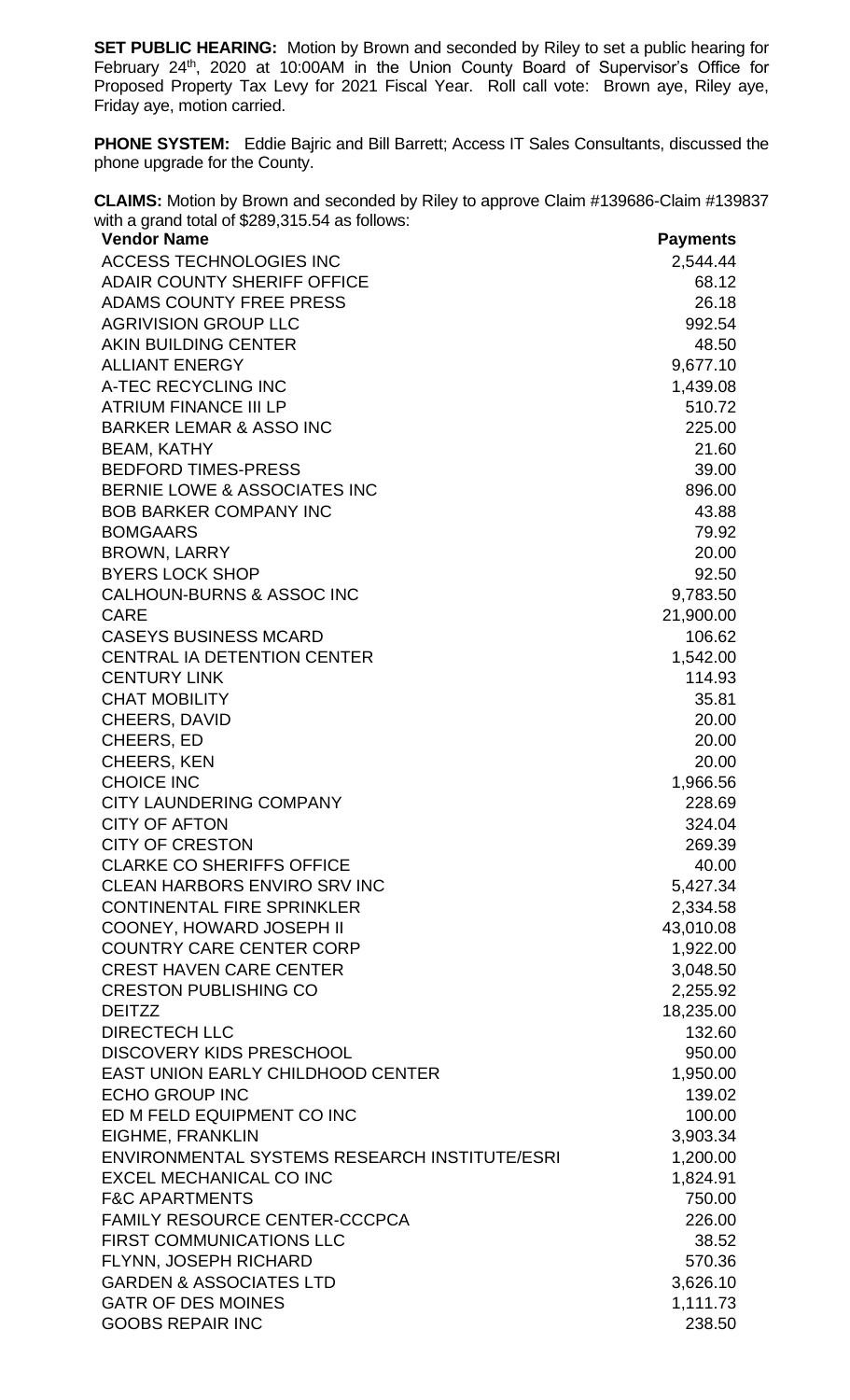| <b>GREATAMERICA FINANCIAL SERVICES</b>                | 98.74             |
|-------------------------------------------------------|-------------------|
| <b>GREATER REGIONAL MEDICAL CENTER</b>                | 22,149.97         |
| <b>GREEN VALLEY PEST CONTROL &amp; LAWN CARE CORP</b> | 159.00            |
| <b>GRP &amp; ASSOCIATES INC</b>                       | 288.50            |
| <b>GRX HOLDINGS LLC</b>                               | 32.85             |
| <b>HAGEN, BECKY</b>                                   | 1,600.00          |
| HALEY, TAMARA                                         | 200.00            |
| <b>HANSEN, BRUCE</b>                                  | 50.00             |
| HILL, WAYNE E                                         | 1,808.83          |
| <b>HOUSBY MACK INC</b>                                | 323.43            |
| HUDDLESON, ZACKARY CHARLES                            | 570.00            |
| HUSBAND, AMANDA                                       | 121.32            |
| IACCVSO-IA ASSOCOF CO COMMISSIONERS/VETS SERVICE      | 60.00             |
| <b>INNOVATIVE INDUSTRIES</b>                          | 6,460.12          |
| <b>IOWA OFFICE OF THE STATE MEDICAL EXAMINER</b>      | 4,050.00          |
| <b>IOWA PRISON INDUSTRIES</b>                         | 745.17            |
| <b>IOWA STATE ASSOCIATION OF COUNTIES-ISAC</b>        | 380.00            |
| <b>JIMS SANITATION AND TRUCK REPAIR</b>               | 780.00            |
| <b>JKL ENTERPRISES INC</b>                            | 32.89             |
| <b>JOYFUL SPARKS PRESCHOOL</b>                        | 270.00            |
| KELLEY, GARY D                                        | 1,521.40          |
| KIBURZ, AMY                                           | 20.00             |
| <b>KSIB</b>                                           | 100.00            |
| <b>LAWSON PRODUCTS</b><br>M & M SALES COMPANY         | 119.35<br>1.10    |
| <b>MAIL SERVICES LLC</b>                              | 381.13            |
| <b>MASTERCARD/ISSB</b>                                | 1,260.96          |
| <b>MATURA ACTION CORPORATION</b>                      | 1,553.00          |
| <b>MEDIACOM</b>                                       | 213.80            |
| <b>METRO WASTE AUTHORITY</b>                          | 23,241.83         |
| MICHAEL TODD & CO INC                                 | 583.96            |
| MIDAMERICAN RESEARCH CHEMICAL CORP-MARC               | 332.85            |
| <b>MIDWEST WHEEL COMPANIES</b>                        | 535.73            |
| MMIT BUSINESS SOLUTIONS GROUP-BANLEACO INC            | 119.09            |
| <b>NAPA</b>                                           | 5,486.86          |
| NEW HORIZONS-FAMILY ENHANCEMENT CENTER                | 7,252.50          |
| NORTHLAND PRODUCTS CO/ NORSOLV SYSTEMS ENVIRON SRV    | 158.95            |
| <b>NOSEKABEL, LORI</b>                                | 119.00            |
| OFFICE MACHINES COMPANY INC                           | 175.04            |
| <b>OHALLORAN INTERNATIONAL INC</b>                    | 605.51            |
| OKEEFE ELEVATOR COMPANY INC                           | 309.37            |
| PARTNERSHIP FOR PROGRESS-WILLOW HEIGHTS               | 3,844.00          |
| PITNEY BOWES BANK INC                                 | 3,000.00          |
| POKORNY BP & AUTOMOTIVE SERVICE                       | 175.19            |
| POLK COUNTY SHERIFFS OFFICE                           | 33.48             |
| <b>POLK COUNTY TREASURER</b>                          | 184.77            |
| POWERPHONE INC                                        | 199.80            |
| PURDY, WILLIAM                                        | 68.00             |
| QUEE, JACK                                            | 20.00             |
| <b>RED OAK WELDING SUPPLIES</b>                       | 20.40             |
| RINGGOLD CO CHILD CARE INC / FAMILY RESOURCE CENTER   | 270.00            |
| <b>SCC NETWORKS</b>                                   | 40.69             |
| <b>SCHAEFER, MINDY</b>                                | 148.95            |
| <b>SCHULTZ, STEPHANIE</b>                             | 800.00            |
| <b>SERVICE TECHS INC</b>                              | 328.75            |
| <b>SHRED-IT USA - DES MOINES</b><br>SICKELS, VICKI    | 99.97<br>3,750.00 |
| SIDDENS, TERI                                         | 25.00             |
| SIOUX SALES COMPANY-THE POLICE STORE                  | 615.56            |
| SIRWA-SOUTHERN IOWA RURAL WATER ASSOCIATION           | 35.78             |
| SOUTHWESTERN COMMUNITY COLLEGE                        | 18,054.04         |
| SWANSON, LISA                                         | 157.50            |
|                                                       |                   |